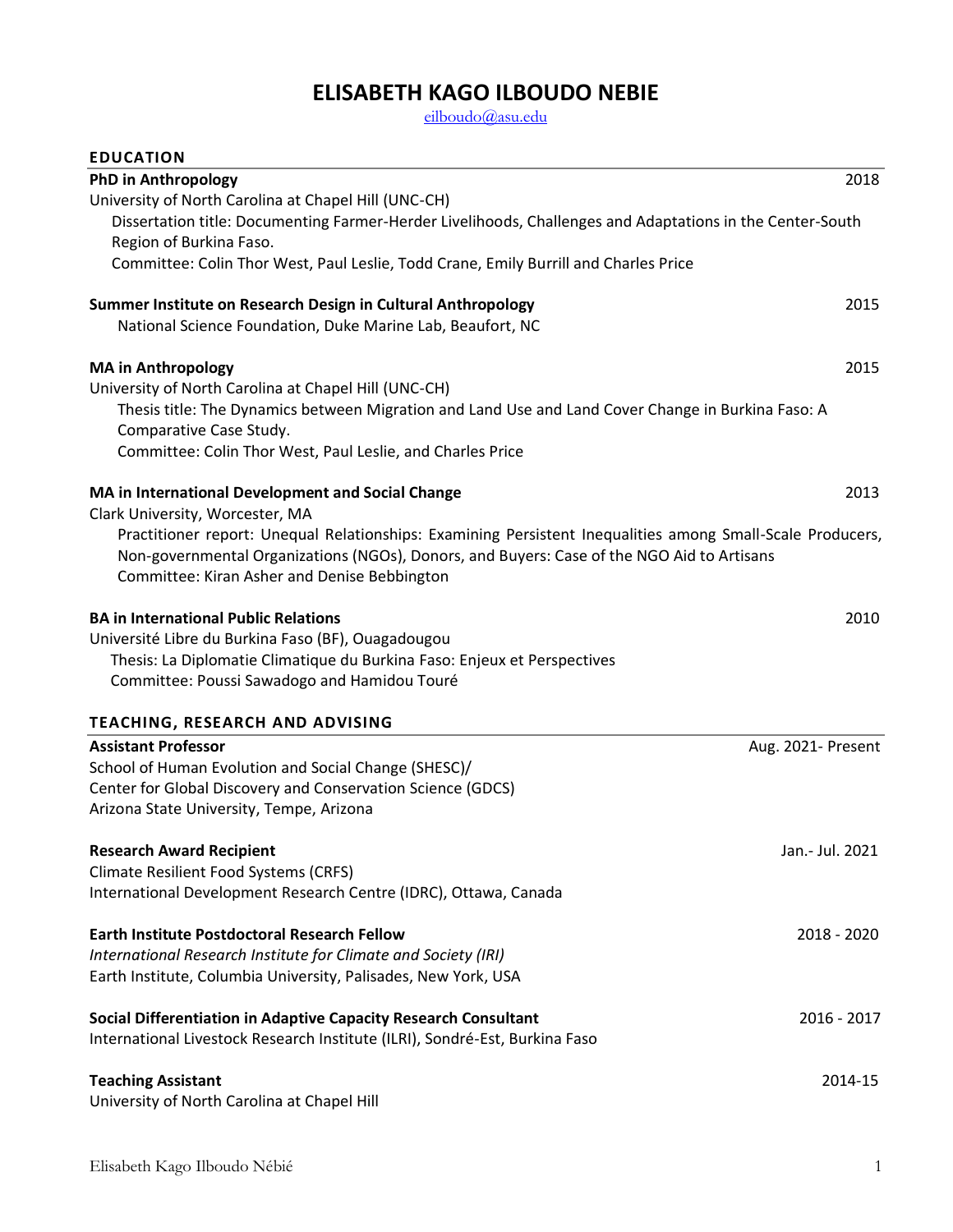| 240 Action Research [15 students]                                                                                                                                                                           |             |
|-------------------------------------------------------------------------------------------------------------------------------------------------------------------------------------------------------------|-------------|
| <b>Geographic Information Systems (GIS) Consultant</b><br>Research Hub, Davis Library, UNC-CH, Chapel Hill, NC                                                                                              | 2014-15     |
| <b>Research Assistant</b><br>"Climate, Population Density, and Remote Sensing: Identifying Social-ecological Hotspots" project<br>Colin Thor West - PI, Department of Anthropology, UNC-CH, Chapel Hill, NC | 2013-14     |
| <b>DEVELOPMENT PRACTICE AND POLICY ENGAGEMENT</b>                                                                                                                                                           |             |
| Resource person/Workshop facilitator                                                                                                                                                                        | 2020        |
| United Nations Framework Convention on Climate Change (UNFCCC), Antananarivo, Madagascar                                                                                                                    |             |
| Stocktaking meeting on the work of the Least Developed Countries Expert Group, Antananarivo, Madagascar                                                                                                     |             |
| <b>Climate Adaptation Policy Consultant</b>                                                                                                                                                                 | 2016 & 2018 |
| Local and Indigenous Knowledge Systems (LINKS) project under Climate Frontlines Program                                                                                                                     |             |
| United Nations Educational, Scientific and Cultural Organization (UNESCO), Ouagadougou, Burkina Faso                                                                                                        |             |
| <b>Monitoring &amp; Evaluation Consultant</b>                                                                                                                                                               | 2017        |
| Improving Crop yields in Zoundwéogo Province project                                                                                                                                                        |             |
| Friends of Burkina Faso (FBF) Network, Manga, Burkina Faso                                                                                                                                                  |             |
|                                                                                                                                                                                                             |             |
| <b>PUBLICATIONS</b>                                                                                                                                                                                         |             |

102 Introduction to Cultural Anthropology– Spring 2015 [33 students]; ANTH 238 Human Ecology of Africa – Fall 2015 [48 students]; ANTH 238 (online) Human Ecology of Africa – Summer Session II 2015 [24 students]; ANTH

## **PEER-REVIEWED JOURNAL ARTICLES**

**Ilboudo Nébié, E.K**., Brewis, A., Wutich, A., Yogo, P. and Magassa, K. (under review). Livelihoods, Gender, and Water Insecurity: Understanding Intra-household Differences in Burkina Faso. *Society and Natural Resources.*

Mauerman, M., Ross, C., **Ilboudo Nébié, E.K.**, Anderson, W., Jensen, N.M Chelanga, P. (under review) The Long-Term Impact of Multi-Season Droughts on Livestock Holdings and Pastoralist Decision-Making in Marsabit, Kenya. *Journal of Land Degradation.*

Quimby, B., Roque, A.D., **Ilboudo Nébié, E.K,** Levine, A., Amaama, S.A., Wutich,A., Brewis,A., and Sameulu, L.E. (under review). Blue food sovereignty benefits social-ecological resilience: a case study of small-scale fisheries comanagement and mariculture in Samoa. *Human Ecology*.

Anderson, W., C. Taylor, S. McDermid, W. Schlenker, R. Seager, **E.K. Ilboudo Nébié,** F. Cottier, A. de Sherbinin, D. Mendeloff , K. Markey. 2021. Characterizing the effect of drought, conflict, and locusts on food security in Africa *Nature Food*.

Hernandez-Aguilera, J. N., W. Anderson, A.L. Bridges, M.P. Fernandez, W.D. Hansen, M.L. Maurer, **E.K. Ilboudo Nébié**, A. Stock. 2021. Supporting interdisciplinary careers for sustainability. *Nature Sustainability*, *4*(5), 374-375.

West, C.T., **E.K. Ilboudo Nébié**, and A.J. Moody. *2021.* Participatory mapping with high-resolution satellite imagery: a mixed method assessment of land degradation and rehabilitation in northern Burkina Faso. *Journal of Ecological Anthropology 22*(1), 1-19. https://scholarcommons.usf.edu/jea/vol22/iss1/1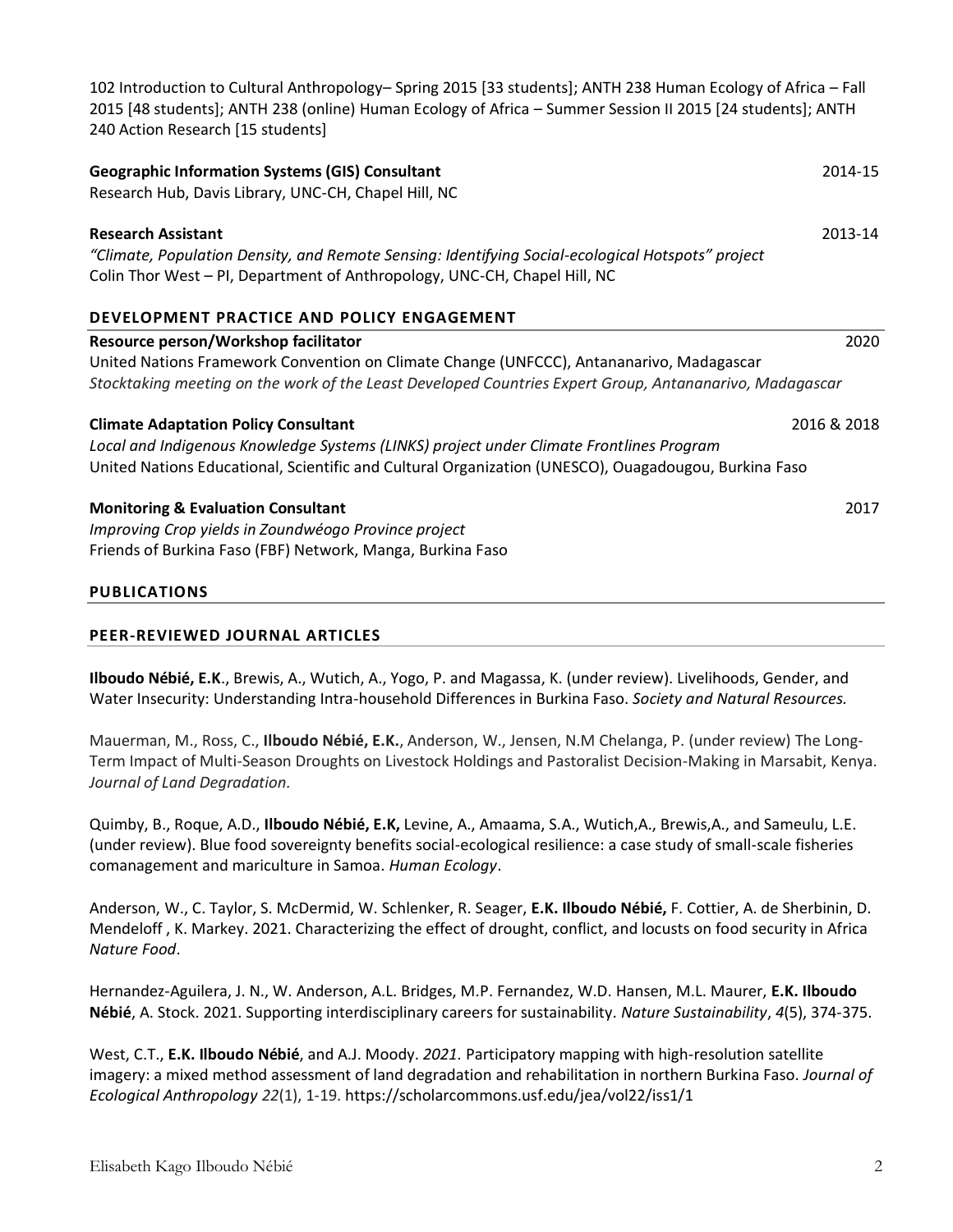**Ilboudo Nébié, E. K.**, D. Ba, A. Giannini. 2021. Climate shocks and food security: who and where are the most vulnerable households in Senegal? Global Food Security 29: 100513.<https://doi.org/10.1016/j.gfs.2021.100513>

**Ilboudo Nébié, E. K.**, C.T. West, T.A. Crane. 2021. Participatory Mapping with Herders in a Climate Adaptation Research Project. Practicing Anthropology 43(1): 25-29. <https://doi.org/10.17730/0888-4552.43.1.25>

**llboudo Nébié E. K.**, C.T. West, T.A. Crane. 2020. 'Where's the map?': integrating ethnography with maps to understand the complementarity between pastoral mobility and border formation. Journal of Political Ecology 27(1): 795-818.<https://doi.org/10.2458/v27i1.23152>

**Ilboudo Nébié, E.**, West, C. T. 2019. The dynamics between migration and land use and land cover change in Burkina Faso: A comparative case study. *Journal of Political Ecology 26(1)*: 614-632. <https://doi.org/10.2458/v26i1.23070>

West, C.T., A. Moody, **E.K. Nébié**, and O. Sanon. 2017. Ground-truthing Sahelian greening: Ethnographic and spatial evidence from Burkina Faso. *Human Ecology* 45(1):89-101. [https://doi.org/10.1007/s10745-016-9](https://doi.org/10.1007/s10745-016-)888-8

Call, M., T. Mayer, S. Sellers, D. Ebanks, M. Bertalan, **E.K. Nébié**, and C. Gray. 2017. Socio-environmental drivers of forest change in Rural Uganda. *Land Use Policy* 62(2017): 49-58. <https://doi.org/10.1016/j.landusepol.2016.12.012>

West, C.T., **E.K. Nébié**, and A. Somé. 2014. Famines are a thing of the past: Food insecurity trends in northern Burkina Faso. *Human Organization* 73(4):340–350. <https://doi.org/10.17730/humo.73.4.t6952215w6281m36>

# **BOOK CHAPTER**

**Ilboudo Nébié, E**. 2020. Where are the Women? Gendered experiences of land resources management in the time of climate change in southern Burkina Faso. In Boyd L. and E. Burrill (eds.). *Legislating Gender and Sexuality*. Madison, WI: University of Wisconsin Press

## **SYNTHESIS REPORTS**

Crane, T.A., **Nébié, E**., Ng'ang'a, T. 2018. Social differentiation and climate change adaptation - synthesis report. LGACC Working Paper No. 2. Nairobi, Kenya: International Livestock Research Institute, 7pages. [https://www.worldagroforestry.org/sites/agroforestry/files/2019-](https://www.worldagroforestry.org/sites/agroforestry/files/2019-07/LGACC_Social%20Differentiation%20synthesis_WorkingPaper2_2019layout.pdf) 07/LGACC\_Social%20Differentiation%20synthesis\_WorkingPaper2\_2019layout.pdf

**Nébié, E.** 2016. Exploring Three Climate Adaptation Strategies in the Pastoral Zone of Sondré-Est. LGACC Project Report No. 5. Nairobi, Kenya: International Livestock Research Institute, 35 pages. <http://apps.worldagroforestry.org/file/7886/download?token=456lDJEY>

## **POLICY BRIEF**

Fuchs, L.E., Njuguna, L.W., Robinson, L.W., Zampaligré, N., Coulibaly, J., Crane, T., **Nébié, E.**, Ng'ang'a, T., Somé, B., Ontiri, E. 2018. Characterizing Local Adaptive Capacity at Various Scales: A Framework for Adaptation Planning. LGACC Policy Brief 2. Nairobi, Kenya: World Agroforestry Center.

# **SELECTED PRESENTATIONS**

- "Climate Variability and Livelihoods in the Sahel of West Africa," Dec. 5, 2019, workshop on transdisciplinary research on migration in West Africa, Columbia-NYU NSF project "Disentangling climate, food security and social factors as drivers of migration in and out of West Africa," Columbia University, New York, NY.
- "Analyzing Climate Adaptation as Social Practice in the Sondré-Est Pastoral Zone in Burkina Faso," Nov. 2019, guest, Climate and Society Master's Program (Professor: Dr. Ben Orlove), Columbia University, New York, NY.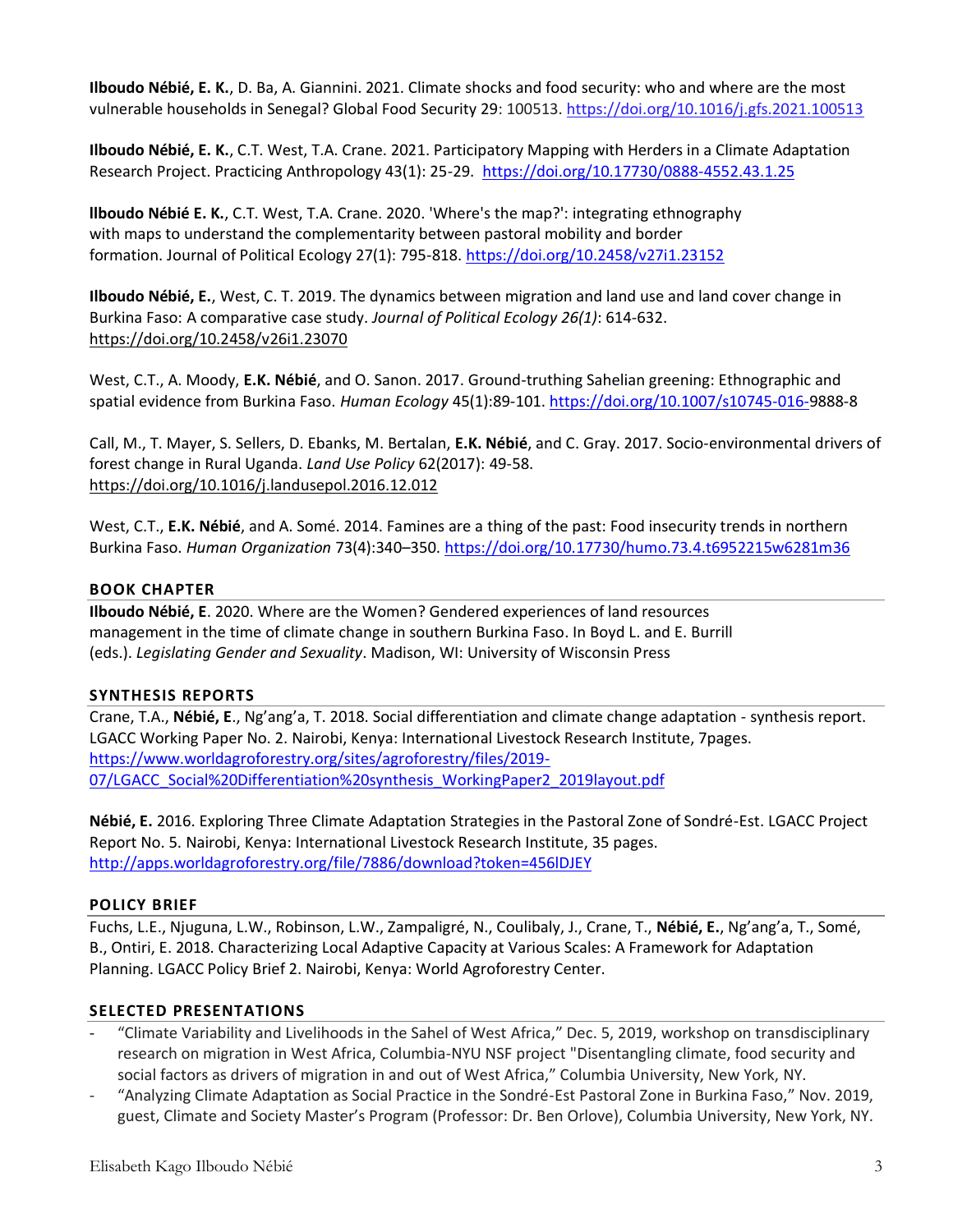- "We Move with the Birds: Indigenous Knowledge and Pastoral Mobility among the Fulβe of Burkina Faso," Arctic Week Conference, 2018, Observatoire de Versailles Saint-Quentin-en-Yvelines, France.
- "Mapping borders and lives in the Pastoral zone of Sondré-Est and its Surroundings in the Center-South region of Burkina Faso," Nov 2, 2017, African Studies Center Seminar Series, UNC-CH.
- "Becoming Sedentary on Someone Else's Land: The Political Ecology of Land Tenure in Pastoral Zones," Oct. 30, 2017, Anthropology department Food, Environment and Sustainability Speed Talks, UNC-CH, NC.
- "Participatory Ground Truthing of Vegetation Trends in Burkina Faso," guest, Sep. 2014, (Course: Anthropology and Political Ecology, professor: Dr. Arturo Escobar), UNC-CH, NC.
- "Food Insecurity Trends in Northern Burkina Faso: Data Analysis", 2014, Society for Applied Anthropology Annual Conference, Albuquerque, New Mexico.

## **HONORS AND AWARDS**

| $\overline{\phantom{a}}$                                                                                             | International Development Research Center Research Award                                                        | 2020    |
|----------------------------------------------------------------------------------------------------------------------|-----------------------------------------------------------------------------------------------------------------|---------|
| $\overline{\phantom{a}}$                                                                                             | Earth Institute Postdoctoral Fellowship, Columbia University                                                    | 2018-20 |
| $\overline{\phantom{a}}$                                                                                             | Polgar Award for outstanding applied anthropology work, Department of Anthropology, UNC-CH                      | 2018    |
| $\overline{\phantom{a}}$                                                                                             | Wadsworth Dissertation Write-up Fellowship, Wenner-Gren Foundation                                              | 2017    |
| $\overline{\phantom{a}}$                                                                                             | Dissertation Completion fellowship, Graduate School, UNC-CH                                                     | 2017    |
| $\overline{\phantom{a}}$                                                                                             | International Livestock Research Institute Fellowship                                                           | 2016-17 |
| $\overline{\phantom{a}}$                                                                                             | Off-Campus Dissertation Research Award, Graduate School, UNC-CH                                                 | 2016    |
| $\overline{\phantom{a}}$                                                                                             | Chancellor's Candidacy Award, Initiative for Minority Excellence, Graduate School, UNC-CH                       | 2016    |
| $\overline{\phantom{a}}$                                                                                             | Wadsworth International Fellowship, Wenner-Gren                                                                 | 2013-16 |
| $\overline{\phantom{a}}$                                                                                             | International Peace Scholarship, PEO International                                                              | 2013-15 |
| $\overline{\phantom{a}}$                                                                                             | Harriett Kupferer Travel award, Department of Anthropology, UNC-CH                                              | 2014    |
| $\overline{\phantom{a}}$                                                                                             | UNC Doctoral Merit-Based Assistantship, Graduate School, UNC-CH                                                 | 2013-14 |
| $\blacksquare$                                                                                                       | Fulbright Junior Staff Development Program, US Department of State                                              | 2011-13 |
|                                                                                                                      | <b>GRANTS</b>                                                                                                   |         |
|                                                                                                                      | Earth Frontiers Seed Funding, Earth Institute, Columbia University                                              | 2020-21 |
|                                                                                                                      | Co-Principal investigator                                                                                       |         |
|                                                                                                                      | Project title: How can climate services and technology improve livestock management in pastoral<br>communities? |         |
|                                                                                                                      | Borlaug Leadership Enhancement in Agriculture Research Fellowship, USAID<br>Principal Investigator              | 2016    |
|                                                                                                                      | Project title: Identifying Sustainable Pathways to Climate Change Adaptation in African Drylands                |         |
|                                                                                                                      | Public Diplomacy Section, US Embassy, Burkina Faso<br>Co-Principal investigator                                 | 2015-16 |
|                                                                                                                      | Project title: A Bilingual Journal Club for Healthcare Researchers in Centre Muraz, Bobo-Dioulasso              |         |
| Cultural Anthropology Research Experience, National Science Foundation<br>Co-Principal investigator: Colin Thor West |                                                                                                                 | 2014    |
|                                                                                                                      | Project title: Climate, Population Density, and Remote Sensing: Identifying Social-ecological Hotspots          |         |

## **MEDIA OUTREACH**

**State of the Planet**: "Lisa Ilboudo Nébié : Studying Food Security, Environmental and Migration in West Africa," 2021<https://news.climate.columbia.edu/2021/02/11/elisabeth-ilboudo-nebie-spotlight/>

**The Atlantic**: "A Pandemic Journey that Puts Odysseus to Shame," 2020

[https://www.theatlantic.com/science/archive/2020/08/an-arctic-scientists-dizzying-journey-home-during-the](https://www.theatlantic.com/science/archive/2020/08/an-arctic-scientists-dizzying-journey-home-during-the-coronavirus/615124/)[coronavirus/615124/](https://www.theatlantic.com/science/archive/2020/08/an-arctic-scientists-dizzying-journey-home-during-the-coronavirus/615124/)